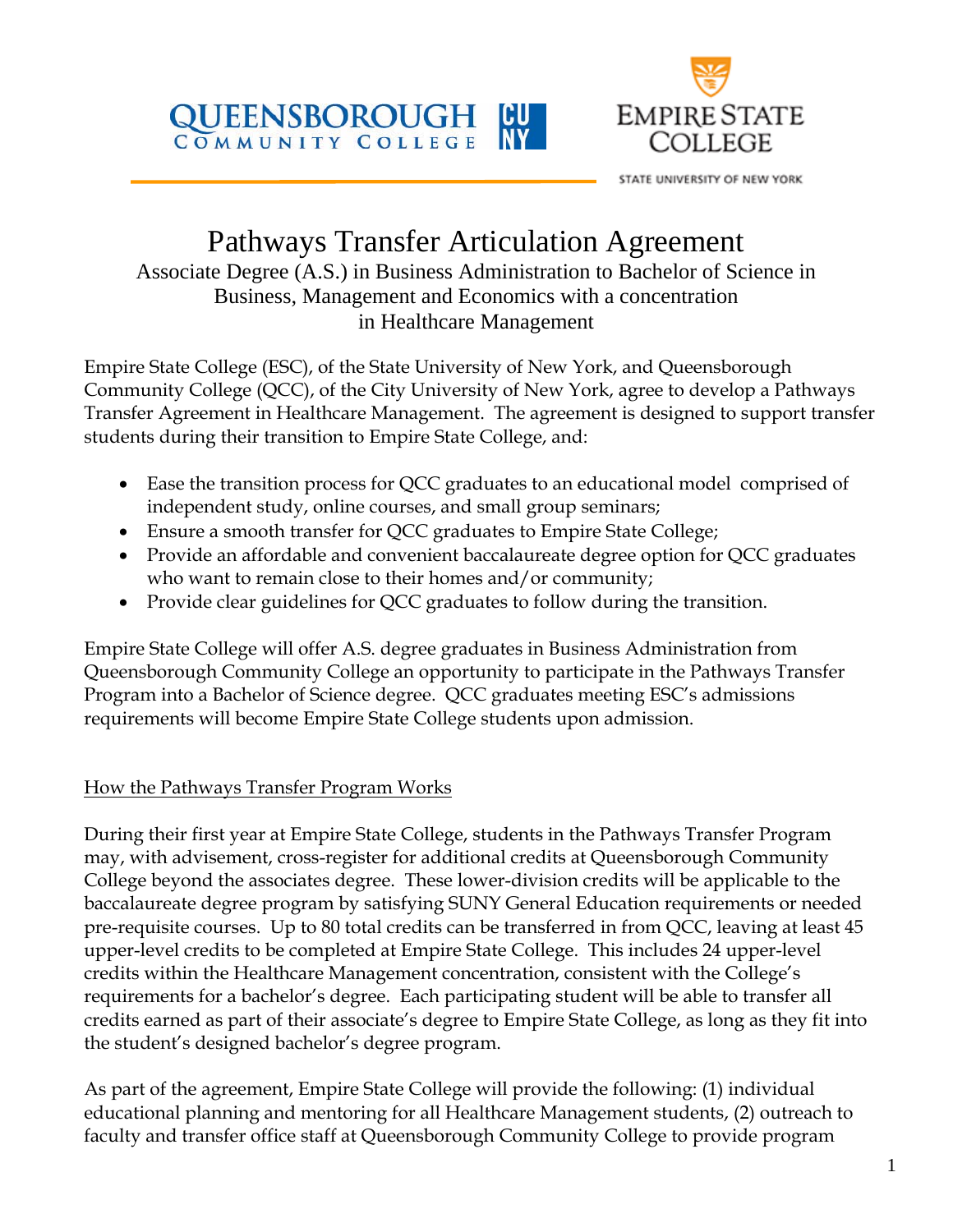information, and (3) offer information sessions for students at QCC, at Empire State College locations, and online.

Queensborough Community College agrees to provide: (1) access for cross-registered Pathways transfer students to campus facilities and resources (i.e. Library, academic support, computer labs), (2) promotion of the program on campus to current students, faculty advisors, and alumni, and (3) to include this transfer agreement in any college publications where such agreements are listed (i.e. college catalog, website, transfer office brochures).

Business Administration to Healthcare Management students may enroll at Empire State College on a full or part-time basis. With advisement from their faculty mentor at ESC, students may elect to design a degree program similar to the sample provided on page 4.

This agreement becomes effective when all signatures are affixed, and remains in effect for five years from that date (of last signature). The agreement may be amended or renewed by mutual agreement and will be formalized via revision of this agreement.

#### **Sample Degree Plan**

Please refer to Appendix A for a sample degree plan.

#### **For Further Information**

**Baraka Corley** Qutreach and Recruitment Specialist Long Island Center **SUNY Empire State College** 716-876-4068 LICenroll@esc.edu

Dr. Brian Kerr Director of Articulation, Transfer and Educational Partnerships Queensborough Community College **Administration Building** 718 281-5483 bkerr@qcc.cuny.edu

 $\overline{2}$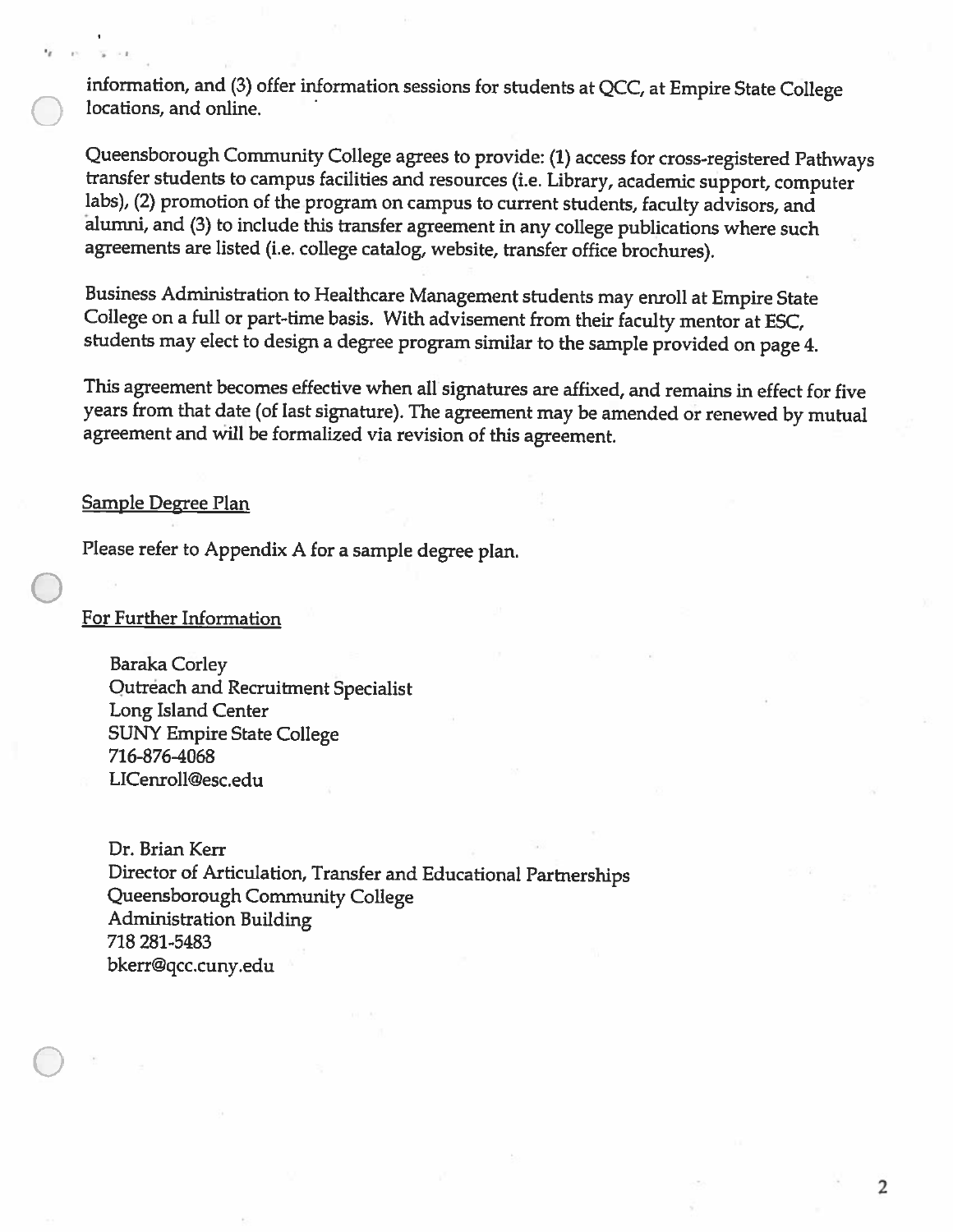Signatures to the Agreement

## **EMPIRE STATE COLLEGE**

Deborah Amor<br>Acting Provost

 $\mathbb{W}$ Michael Spitzer Dean, Long Island Center

Date

Date

## QUEENSBOROUGH COMMUNITY COLLEGE

 $\rho$   $\rho$ Karen Steele

Interim Vice President for Academic Affairs

Jonas Falik

Chair, Business Department

 $\frac{5}{\frac{5}{\frac{5}{2}}}$ //4//3

 $\triangle$ 

Date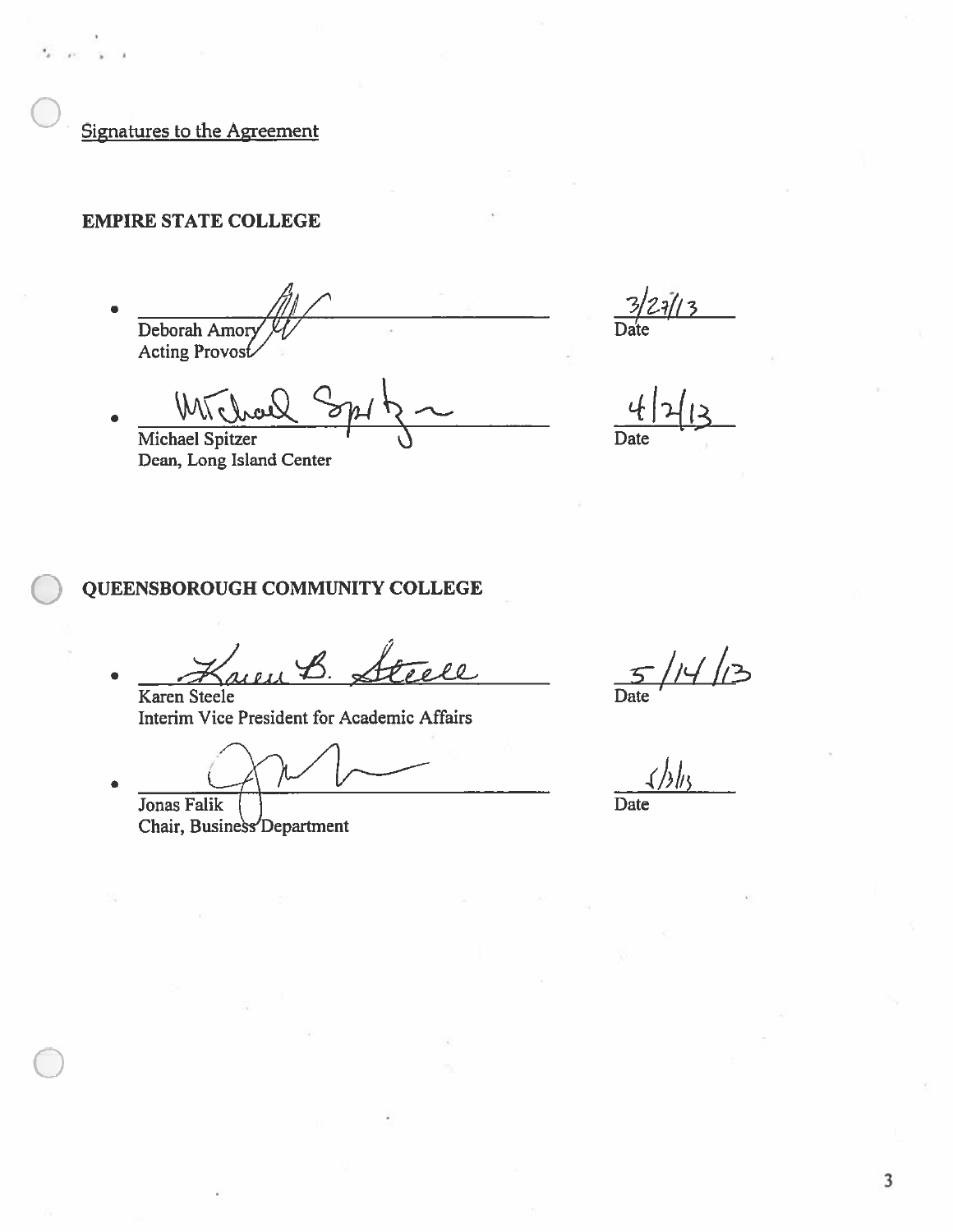#### Appendix A - Sample Degree Plan

Degree: Area of Study: Concentration: **Bachelor of Science Business, Management and Economics Healthcare Management** 

#### CUNY Queensborough Community College - A.S. Business Administration

| Principles of Accounting I                              |   |
|---------------------------------------------------------|---|
| * Business Organization and Management                  | 3 |
| Principles of Accounting II                             | 4 |
| <b>Business Law I</b>                                   | 3 |
| * Introduction to Macroeconomics [3F]                   | 3 |
| * Principles of Statistics [1F]                         | 3 |
| * Introduction to Microeconomics [3F]                   | 3 |
| <b>Principles of Marketing</b>                          |   |
| Principles of Finance                                   | 3 |
| Introduction to Information Systems and<br>Technologies | 3 |

| * English Composition I [10F]                   | 3 |
|-------------------------------------------------|---|
| * Speech Communication                          |   |
| * Pre Calc/Calc/Elements of Calc [1F]           |   |
| * English Composition II [10F]                  |   |
| * Foreign Language or General Education<br>[9F] |   |
| * Laboratory Science [2F]                       |   |
| <b>Health Education</b>                         | 2 |
| * Foreign Language or General<br>Education      |   |
| * American History [4F]                         |   |

**Total Transcript Credit** 60

**Total Advanced Standing** 60

## **SUNY Empire State College (Sample Only)**

| $*$ + Healthcare Administration                    |                |
|----------------------------------------------------|----------------|
| * + Ethical Issues in Healthcare                   | 4              |
| <b>Economics of Healthcare</b><br>$\ast$           | 4              |
| * + Comparative Health Care Systems                | 4              |
| $* + \overline{U.S.}$ Healthcare System and Policy |                |
| $*$ + Organizational Behavior                      | 4              |
| + Financial Management                             | $\overline{4}$ |
| * + Health and Cultural Diversity                  | 4              |
| * + Diversity Management                           |                |
| + Human Resource Management                        | 4              |

 $* +$  Literature [7F]  $\overline{4}$ \* + Advanced Writing Study  $\overline{4}$ \* + Advanced Liberal Arts Study  $\overline{4}$ \* + Advanced Liberal Arts Study  $\overline{4}$ \* + Advanced Liberal Arts Study  $\overline{4}$ \* + Advanced Liberal Arts Study  $\overline{4}$ 

**Educational Planning** 

(\*) Liberal Studies

(+) Advanced Level

Total Empire State College Credit 68 Degree Program Total 128

 $\overline{4}$